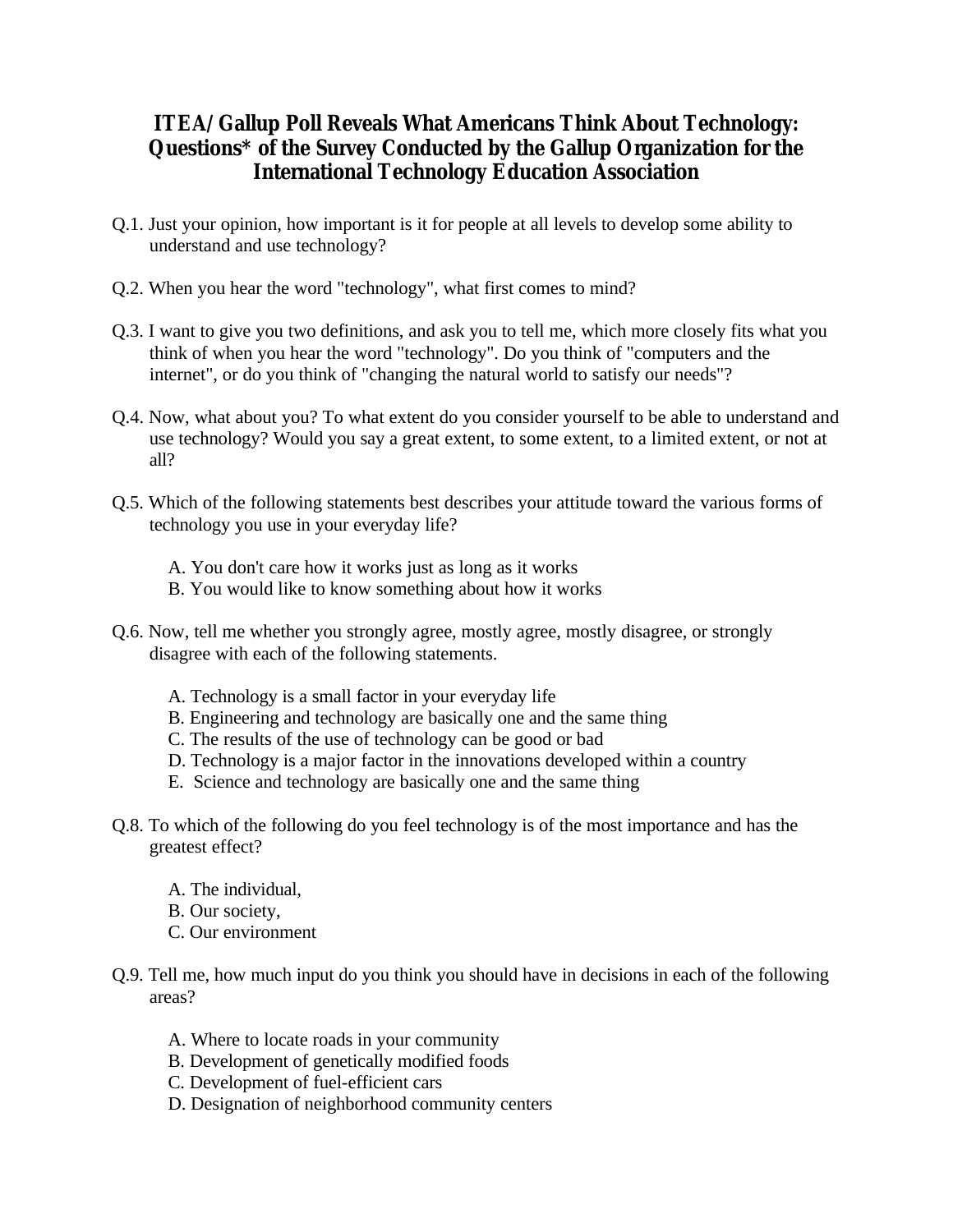- Q.11. Again, just testing your knowledge. Let me ask you if you could explain each of the following to a friend.
	- A. Could you explain how a flashlight works?
	- B. How to use a credit card to get money out of an atm?
	- C. How a home heating system works?
	- D. How a telephone call gets from point a to point b?
	- E. How energy is transferred into electrical power?
- Q.12. Just based on your understanding, tell me if each of the following statements is true or false.
	- A. Using a portable phone while in the bathtub creates the possibility of being electrocuted
	- B. Fm radios operate free of static
	- C. A car operates through a series of explosions in the engine
	- D. A microwave heats food from the outside to the inside
- Q.13. When you hear the word "design" used in relation to technology, which one are you more likely to think of "a creative process for solving problems", or "blueprints and drawings from which you construct something".
- Q.14. When a national shortage of qualified people occurs in a particular area of technology, which of the following solutions would you feel is the most appropriate course of action for the U.S. to take?
	- A. Bring in technologically literate people from other countries
	- B. Take steps through our schools to increase the number of technologically literate people in this country
- Q.15. Using a broad definition of technology as "modifying our natural world to meet human needs", do you believe the study of technology should be included in the school curriculum, or not?

Q.16. Should the study of technology be made a part of other subjects like science, math, and social studies, or should it be taught as a separate subject?

Base: those who said study of technology should be included in school curriculum

- Q.17. Should the subject be required or optional? Base: those who said technology should be taught as a separate subject
- Q.18. Tell me how important it is for schools to prepare students in the following areas.

A. The relationship between technology, mathematics and science

B. The role of people in the development and use of technology